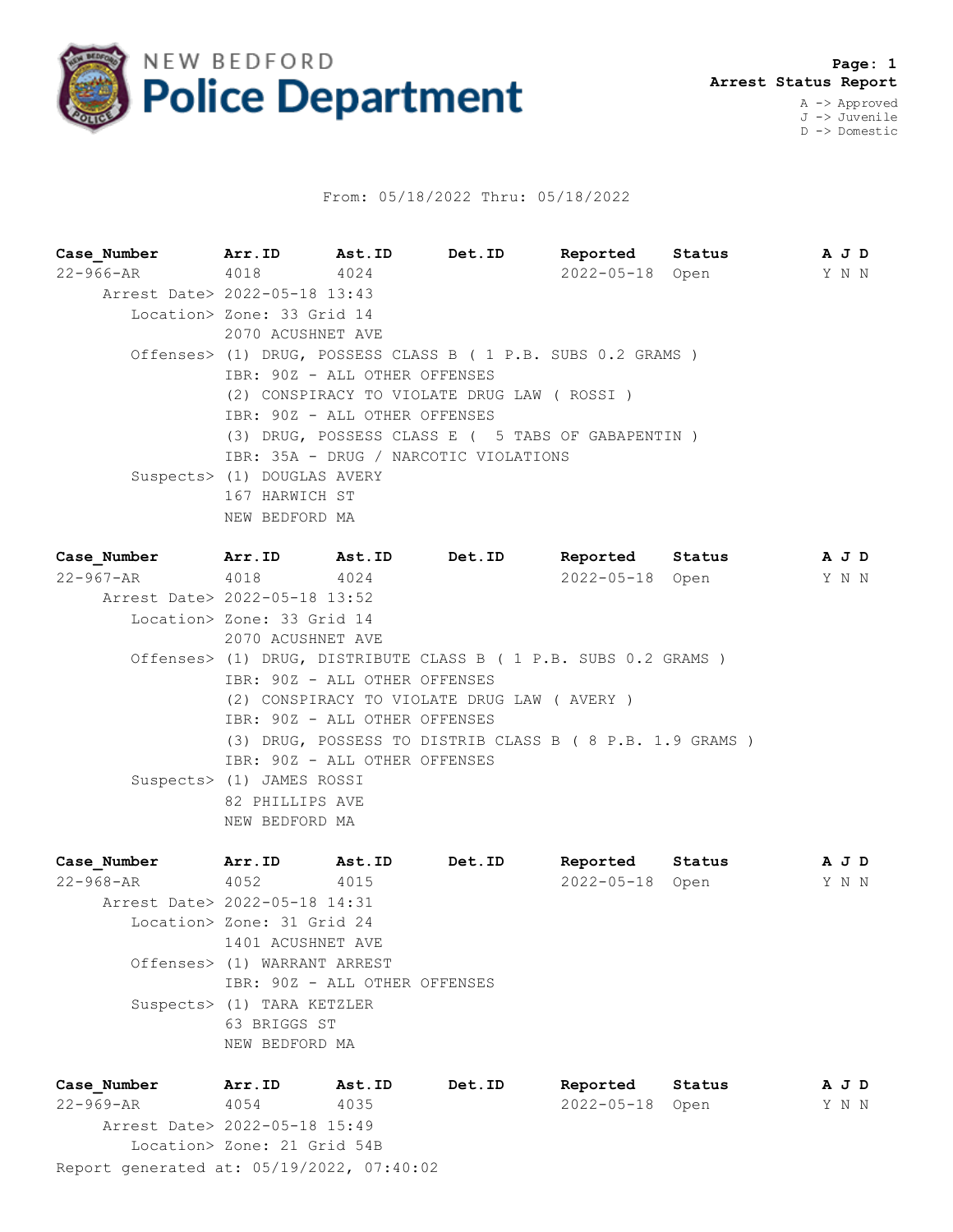

J -> Juvenile D -> Domestic

| 213 COUNTY ST                          |
|----------------------------------------|
| Offenses> (1) DRUG, DISTRIBUTE CLASS B |
| IBR: 35A - DRUG / NARCOTIC VIOLATIONS  |
| (2) CONSPIRACY TO VIOLATE DRUG LAW     |
| IBR: 90Z - ALL OTHER OFFENSES          |
| Suspects> (1) DEREK HUNT               |
| 202 COUNTY ST                          |
| NEW BEDFORD MA                         |

| Case Number                   | Arr.ID                              | Ast.ID | Det.ID                                        | Reported        | Status |       | A J D |
|-------------------------------|-------------------------------------|--------|-----------------------------------------------|-----------------|--------|-------|-------|
| 22-970-AR 4054 4035           |                                     |        |                                               | 2022-05-18 Open |        | Y N N |       |
| Arrest Date> 2022-05-18 15:26 |                                     |        |                                               |                 |        |       |       |
|                               | Location> Zone: 21 Grid 54B         |        |                                               |                 |        |       |       |
|                               | 213 COUNTY ST                       |        |                                               |                 |        |       |       |
|                               | Offenses> (1) DRUG, POSSESS CLASS B |        |                                               |                 |        |       |       |
|                               |                                     |        | IBR: 35A - DRUG / NARCOTIC VIOLATIONS         |                 |        |       |       |
|                               |                                     |        | (2) CONSPIRACY TO VIOLATE DRUG LAW (HUNT)     |                 |        |       |       |
|                               | IBR: 90Z - ALL OTHER OFFENSES       |        |                                               |                 |        |       |       |
|                               |                                     |        | (3) DRUG, POSSESS CLASS E (3 TABS GABAPENTIN) |                 |        |       |       |
|                               |                                     |        | IBR: 35A - DRUG / NARCOTIC VIOLATIONS         |                 |        |       |       |
|                               | Suspects> (1) MICHELLE PARKER       |        |                                               |                 |        |       |       |
|                               | 74 INDEPENDENT ST                   |        |                                               |                 |        |       |       |
|                               | NEW BEDFORD MA                      |        |                                               |                 |        |       |       |

**Case\_Number Arr.ID Ast.ID Det.ID Reported Status A J D** 22-971-AR 4054 4035 2022-05-18 Open Y N N Arrest Date> 2022-05-18 17:44 Location> Zone: 32 Grid 23 129 ASHLEY BLVD Offenses> (1) WARRANT ARREST (DOCKET #2133CR005004) IBR: 90Z - ALL OTHER OFFENSES Suspects> (1) CRYSTAL ERVIN 63 CLARK ST NEW BEDFORD MA

**Case\_Number Arr.ID Ast.ID Det.ID Reported Status A J D** 22-972-AR 4035 4054 2022-05-18 Open Y N N Arrest Date> 2022-05-18 19:00 Location> Zone: 14 Grid 40A 535 COUNTY ST Offenses> (1) LICENSE SUSPENDED OR REVOKED, OP MV WITH IBR: 99 - TRAFFIC, TOWN BY-LAW OFFENSES (2) UNREGISTERED MOTOR VEHICLE ON PUBLIC WAY IBR: 99 - TRAFFIC, TOWN BY-LAW OFFENSES (3) UNINSURED MOTOR VEHICLE IBR: 99 - TRAFFIC, TOWN BY-LAW OFFENSES Suspects> (1) SHANE STURGEON 193 ELM ST NEW BEDFORD MA